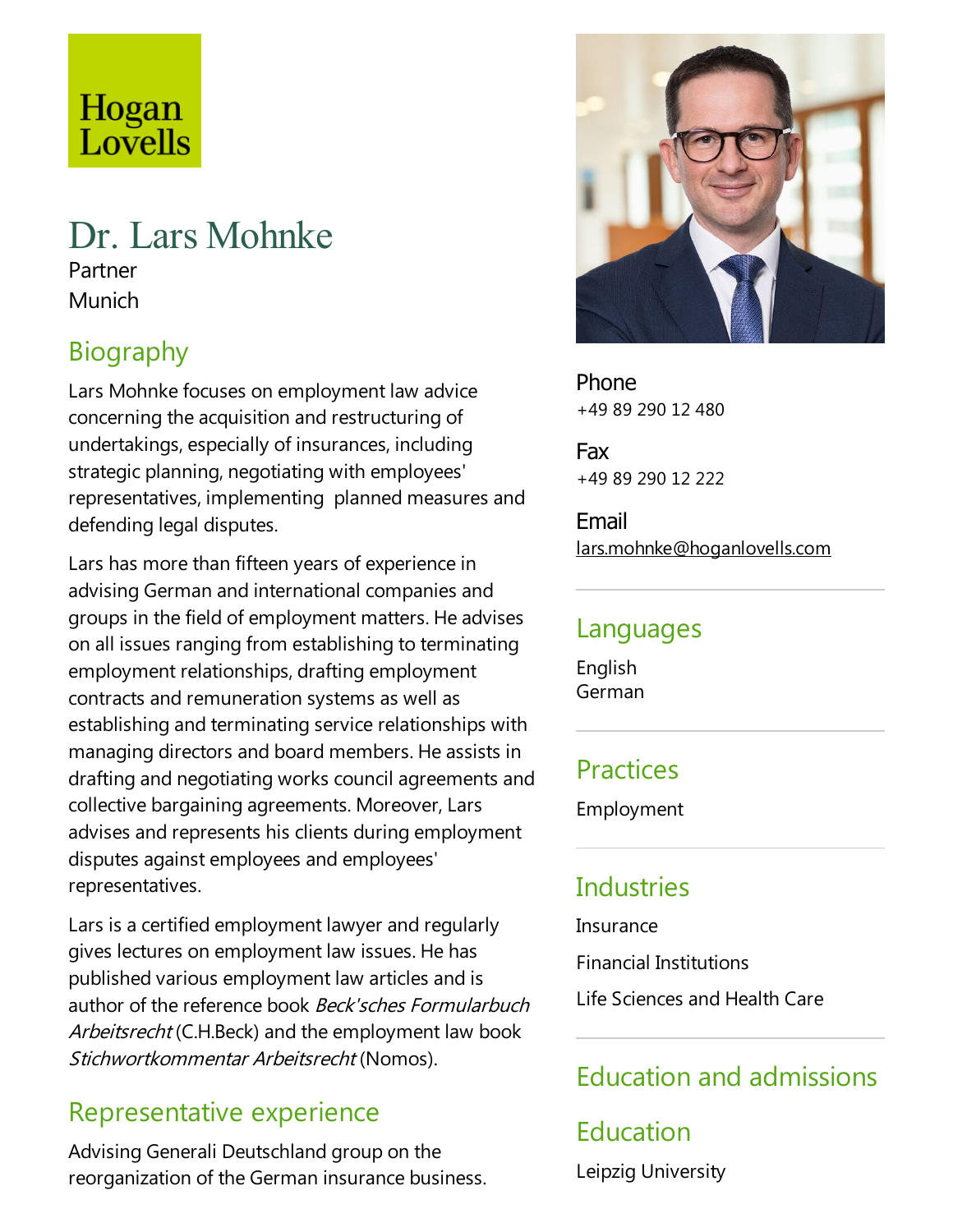Advising an insurance group on comprehensive restructuring and a cost-cutting program, including cost savings amounting to €140m and 1400 redundancies.

Advising an insurance group on the implementation of a new sales force remuneration system.

Advising AXA insurance on a cost-cutting program  $(6328m)$ , including negotiations about a general framework regarding safeguarding operations and jobs.

Advising a Swiss insurance group on restructuring the German insurance business, including a cost-cutting program amounting to €40m.

Advising aTecDAX listed group regarding negotiations with IG Metall about company bargaining agreements and inclusion of a further group company.

Advising on employment law aspects of the merger of insurance companies Generali and Volksfürsorge, including post-merger harmonization of employment conditions.

Advising on the outsourcing of sales force functions of a German insurance company.

Advising Generali group on negotiations with the group works council regarding the establishment of two intercompany service providers.

#### Awards and rankings

Labor and Employment Law, Best Lawyers, 2022

## Latest thinking and events

- **News** 
	- **Facility-based mandatory vaccination applies from** March 16, 2022!
- Analysis
	- Redundancy under German Labour Law An Overview
- **Analysis** 
	- **Norks constitution in Germany An Overview**